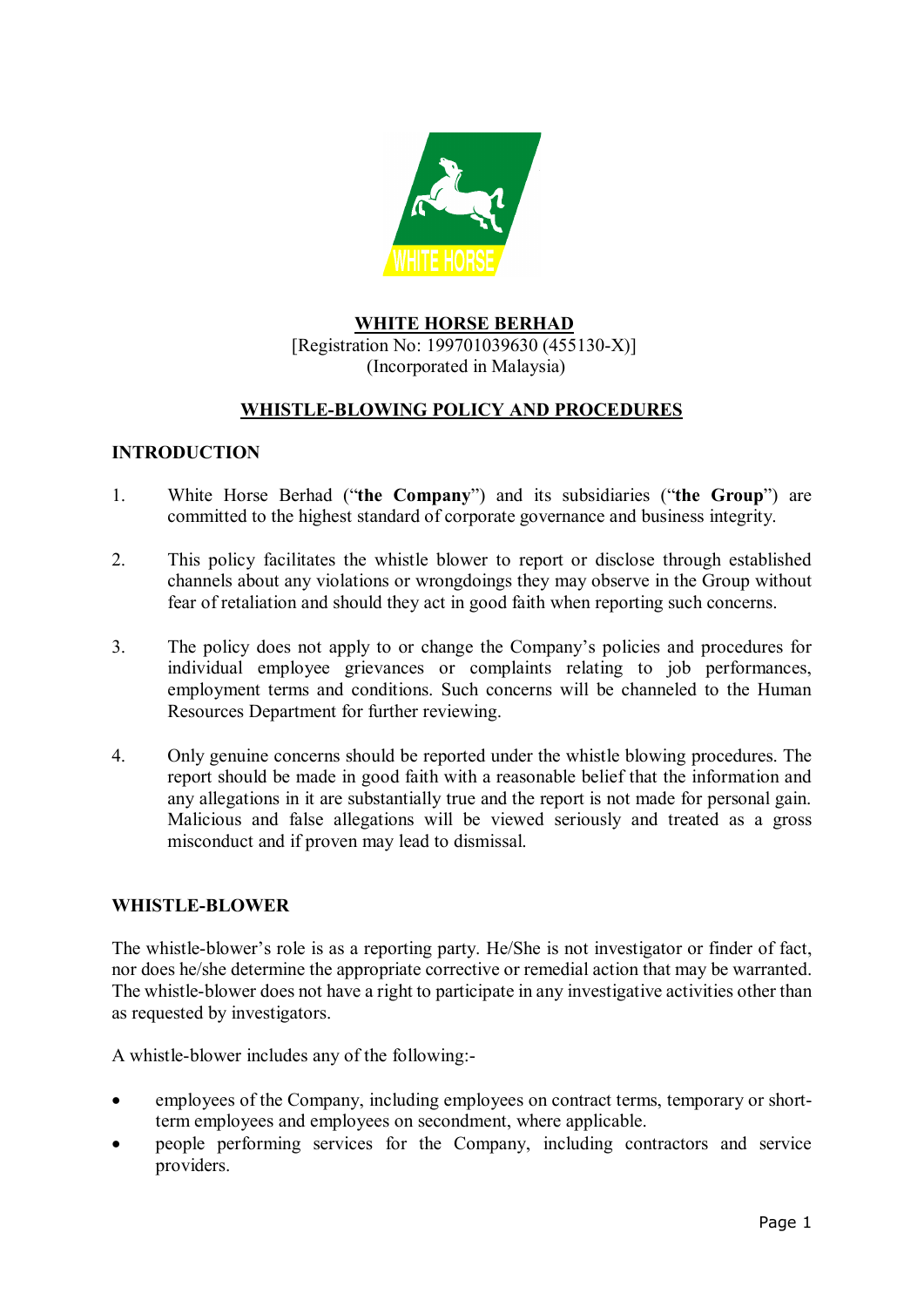members of the public who are natural persons, not being incorporated or unincorporated bodies.

#### **REPORTING PROCEDURE**

This Policy is intended to complement the normal channels of communication and reporting lines within the Group.

- 1. Parties can report if they are aware of any wrongdoing, including but not limited to the following:-
	- Acceptance of favour
	- Fraud
	- Misappropriation of assets
	- Racial, sexual harassment, disability or other discrimination
	- Criminal breach of trust
	- **Corruption**
	- Misuse of confidential information
	- Questionable or improper accounting
	- Acts or omissions which are deemed to be against the interest of the Group, laws, regulations or public policies
	- knowingly directing or advising a person to commit any of the above wrongdoing conduct which is an offence or a breach of the law (a criminal offence has been committed or failing to comply with any other legal obligation)
- 2. Any concern should be raised with immediate superior. If for any reason, it is believed that it is not possible or appropriate, then the concern should be reported to the Group's Managing Director. Channel of reporting as follows:-

| Name      |                  | Liao Shen Hua                   |
|-----------|------------------|---------------------------------|
| Email     |                  | whb@whitehorse.com(my           |
| Facsimile |                  | 607-2511 011                    |
| Mail      | $\mathbb{R}^{n}$ | White Horse Berhad              |
|           |                  | Plo 464, Jalan Gangsa,          |
|           |                  | Pasir Gudang Industrial Estate, |
|           |                  | 81700, Pasir Gudang, Johor      |
|           |                  | Mark: Strictly Confidential     |
|           |                  |                                 |

3. If for any reason, it is believed that reporting to management is a concern or not possible or appropriate, then the concern should be reported to the Audit Committee of the Company. Channel of reporting as follows:-

The Audit Committee

| Facsimile | $\sim$ | 603-2094 9940                                |
|-----------|--------|----------------------------------------------|
| Mail      |        | c/o Securities Services (Holdings) Sdn. Bhd. |
|           |        | Level 7, Menara Milenium, Jalan Damanlela    |
|           |        | Pusat Bandar Damansara, Damansara Heights    |
|           |        | 50490 Kuala Lumpur                           |
|           |        | Mark : Strictly Confidential                 |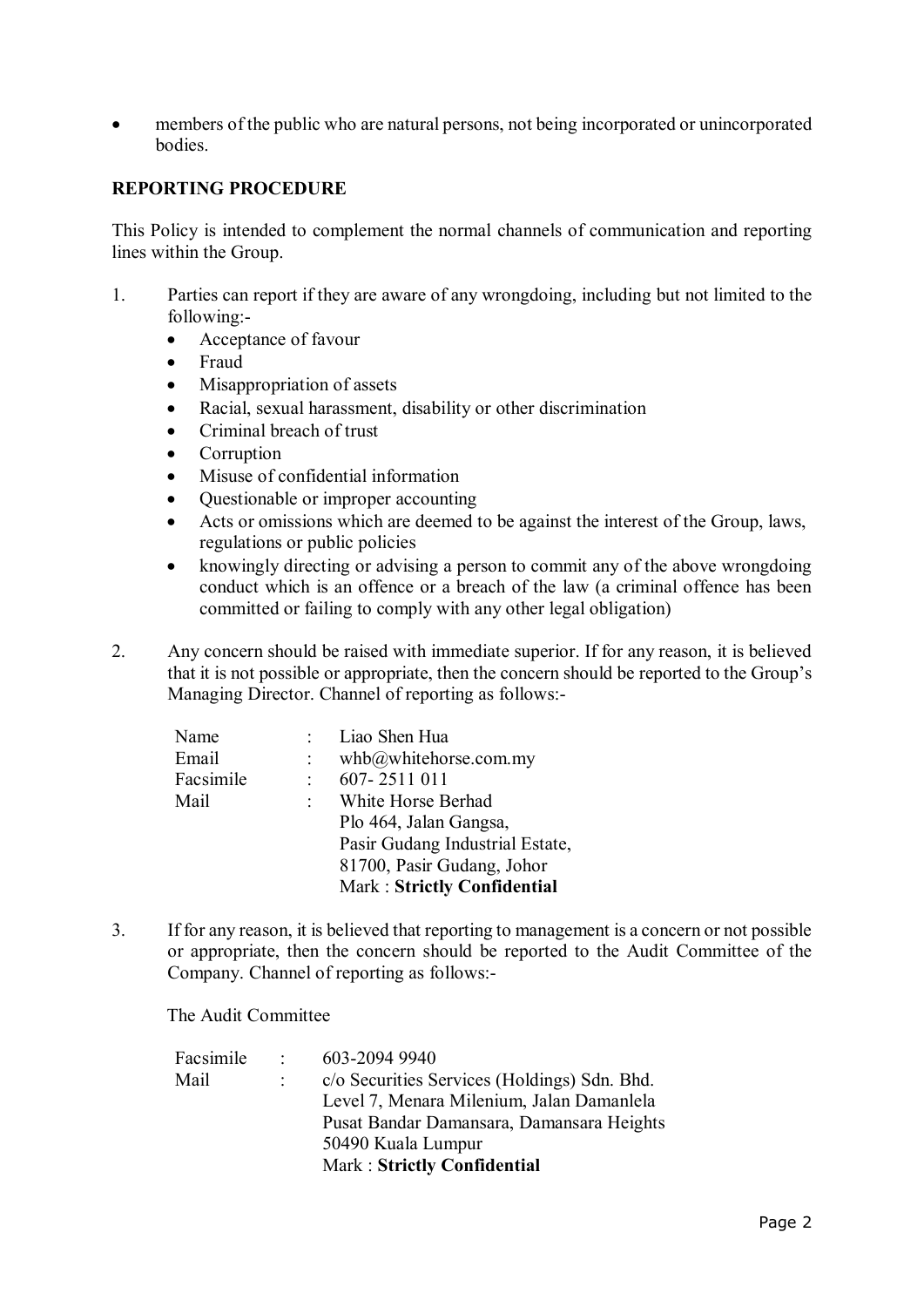- 4. A disclosure shall include at least the following particulars:-
	- his/her name, designation, current address and contact numbers;
	- basis or reasons for his/her concerns, for instance, its nature, the date, time, and place of its occurrence and the identity of the alleged wrongdoer;
	- particulars of witnesses, if any; and
	- particulars or the production of documentary evidence, if any.

The whistle-blower may be asked to provide further clarification and information from time to time, for example, if an investigation is conducted.

## **BEING INFORMED AND HAVING THE OPPORTUNITY TO BE HEARD**

The whistle-blower shall be informed of the status of his/her disclosure matter as far as reasonably practicable. The whistle-blower and the alleged wrongdoer are expected to give his/her full cooperation in any investigation or any other process carried out pursuant to this Policy.

The alleged wrongdoer may be asked to attend a meeting to discuss the allegations and must take all reasonable steps to attend the meeting. He/she shall be given an opportunity to answer the allegations at the meeting, and his/her own answers shall be recorded in the minutes of the meeting. The meeting may be adjourned for the Company to obtain any advice or proceed with further investigations. A meeting may not necessarily be held within the early stages of an investigation.

In the event the whistle-blower is implicated or discovered to be or have been involved in any wrongdoing, he/she may also be investigated so as to complete the fact-finding process. An investigation is not and shall not be treated as a reprisal against the whistle-blower. It is to facilitate decision making. The whistle-blower may then be asked to attend a meeting to discuss the allegations and must take all reasonable steps to attend that meeting. He/she shall be given an opportunity to answer the allegations at that meeting, and his/her own answers shall be recorded in the minutes of that meeting. That meeting may be adjourned for the Company to obtain further advice or proceed with further investigations.

The whistle-blower, and if applicable, the alleged wrongdoer shall be notified in writing of the decision on the wrongdoing (e.g. whether the wrongdoing occurred or not; or whether the alleged wrongdoer is guilty or not), and the basis thereof.

# **ACTIONS AND CONSEQUENCES OF WRONGDOING OR WRONGFUL DISCLOSURE**

- 1. All reports will be investigated promptly by the person receiving the report or disclosure. If required, assistance from other resources within the Group.
- 2. Upon completion of investigation, appropriate course of action will be recommended to the Audit Committee for their deliberation. Decision taken by the Audit Committee will be implemented immediately.
- 3. Where possible, steps will also be implemented to prevent similar situation from recurring.